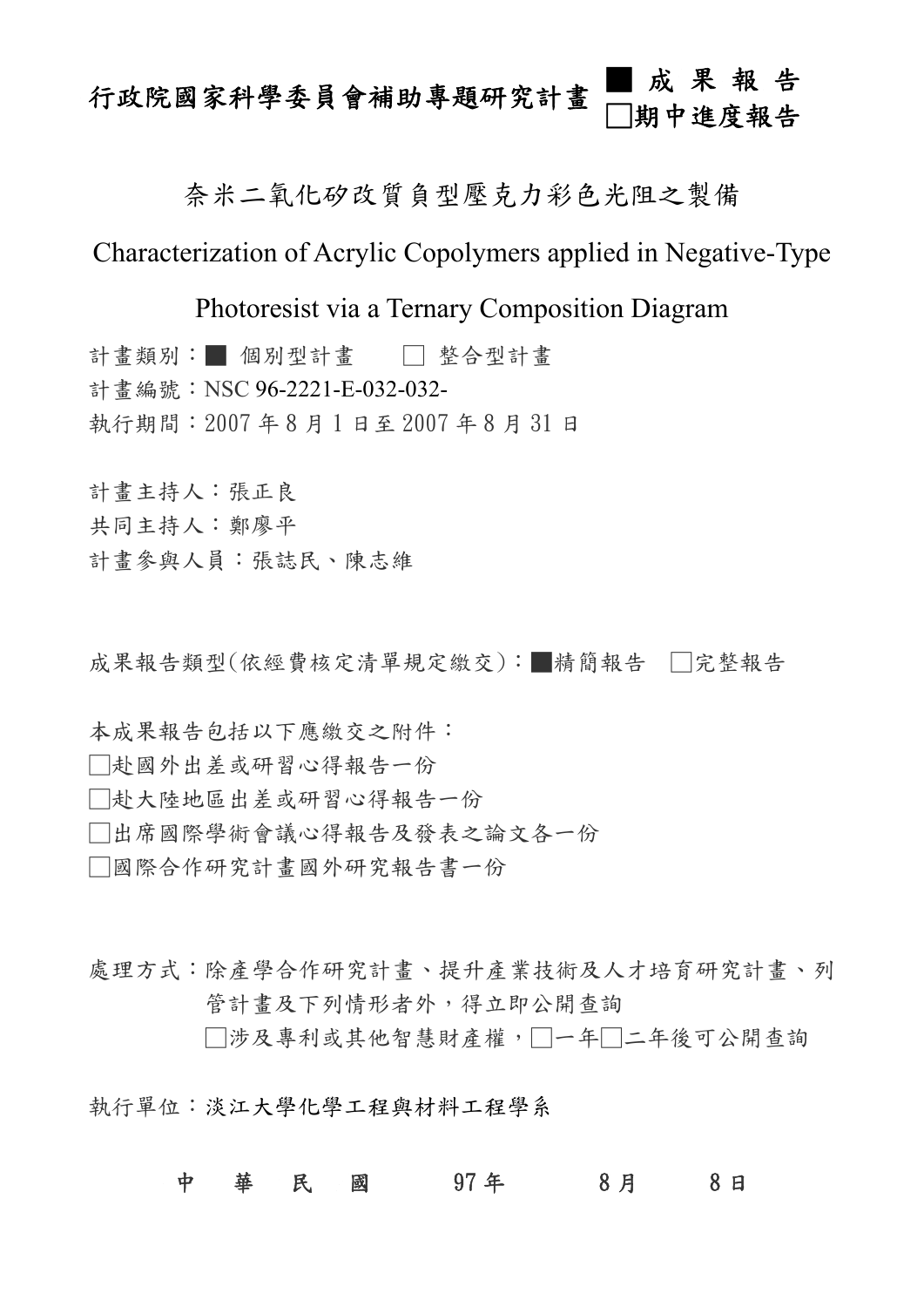#### 摘要

本研究成功合成三成份壓克力共聚高分子作為負型光阻之結合劑,並針對其各項性質進 行檢測。本研究中首先以自由基聚合法製備雙成分結合劑,並針對其熱性質、黏度及分子量 進行檢測。隨後在雙成份結合劑中加入另一單體以製備三成分結合劑。所製備之結合劑藉由 FT-IR 進行化學結構之鑑定,並以 TGA 及 DSC 檢測材料之熱性質。最後可繪製三成分組成 座標圖並利用所檢測之結果判定三成分結合劑的最佳組成比例。

關鍵詞:結合劑、三成分組成座標圖、負型光阻

#### **ABSTRACT**

 Three-component acrylic copolymers used as a binder for negative-type photoresists were synthesized and characterized. First, free radical polymerization was employed to synthesize two-component binders, i.e., acrylic ester copolymers with different ratios of benzyl methacrylate (BZMA) and methacrylic acid (MAA). Thermal behavior, viscosity and molecular weight of the prepared two-component binders were studied. Then, a series of three-component binders were prepared through incorporation of another monomer, 2-hydroxyethyl methacrylate (2-HEMA). FTIR was used to examine the evolution of chemical bonds at various stages of the synthetic process. Thermal analyses, TGA and DSC, were used to evaluate the level of enhancement on thermal stabilities of the prepared three-component binders. Finally, an optimal region in the ternary composition diagram of BZMA, MAA, and 2-HEMA can be identified by comparing the results of acid value, viscosity and molecular weight of the binder.

Key words: binder; ternary composition diagram; negative-type photoresists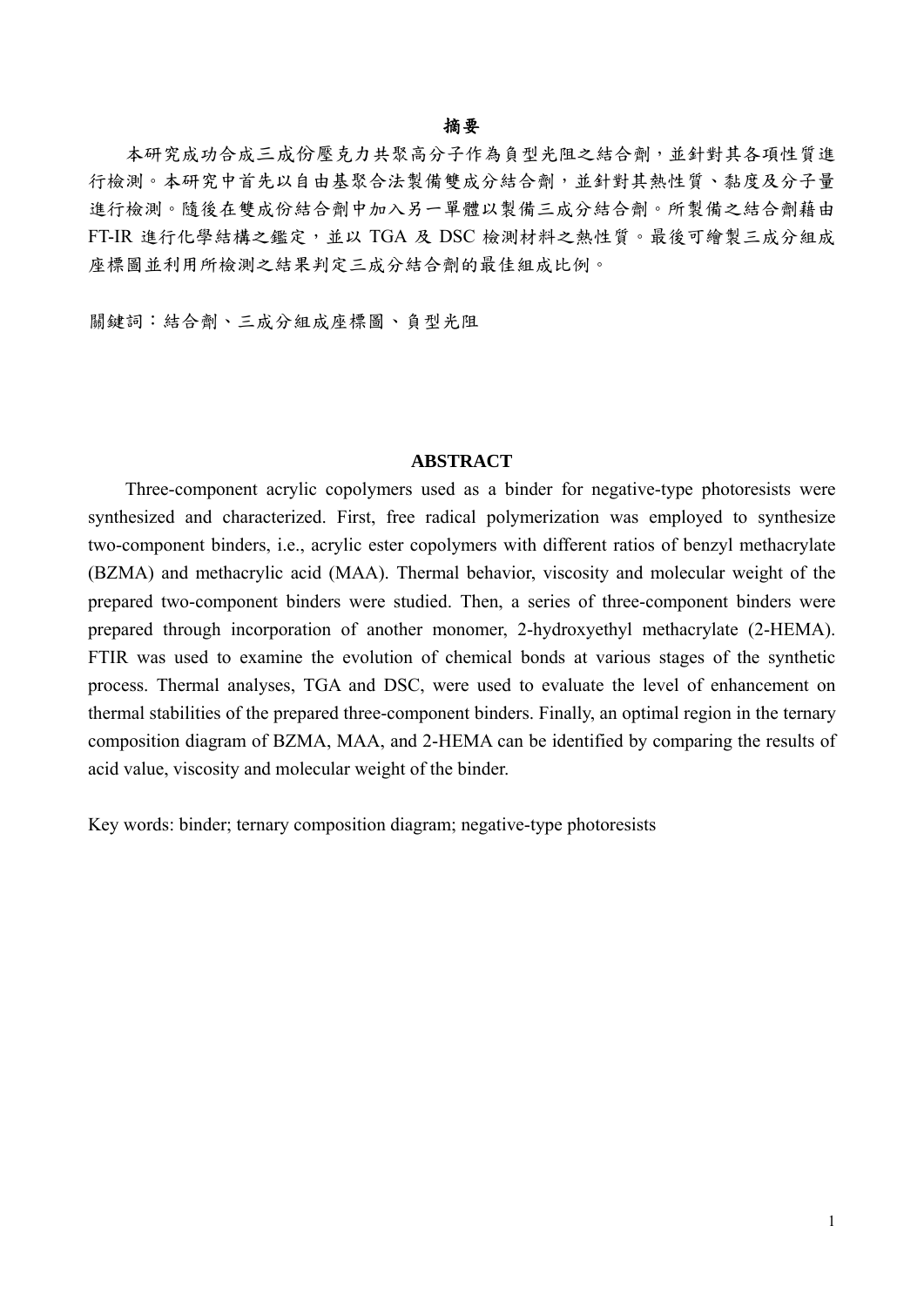### **INTRODUCTION**

Photoresist is generally a type of photosensitive polymer solution. The classification of photoresist is commonly based on the reaction mechanism during the exposure process [1-4]. If a positive-type photoresist is exposed to photo irridiation, the exposed area could be removed by dissolution in an alkaline developer liquid in the developing process. In contrast, the dissolved area of a negative-type photoresist is the unexposed area because the exposed area is crosslinked upon irradiation. After development, the desired circuit or pattern is formed on a substrate. Photoresists are widely used for the manufacture of microelectronics, silk screen printings, printed circuit boards, optical disks, color filter resists and so on [5-7].

Typically, a negative-type photoresist consists of polymer binder, photosensitive polyfunctional monomer, photoinitiator, solvents and additives [8,9]. Acrylic monomers used to synthesize the binder contain the desired functional groups, such as benzyl, hydroxyl, carboxyl groups, etc. The former two functional groups can improve both the dispersion of pigments and the adhesion of photoresist on glass substrate. On the other hand, carboxyl group can provide sufficient acid value of the prepared photoresist. However, it should be noted that when the content of polar functional groups, such as hydroxyl and carboxyl groups, is too high, the solubility of the synthesized binders in organic solvent decreases. A suitable amount of pigment may be added into the photoresist to form colored photoresist, which is termed pigment dispersant color resist (PDCR), and is applied to color filter formation.

As a binder for industrial applications,

there are several basic criteria that should be obeyed. For example, the acid value has to be lager than 100 mg KOH/g and the molecular weight be controlled in the range of  $1.5 \sim 3.5 \times 10^4$  g/mol. Supposed that the binder is to be used for the manufacture of photoresist applied in color filter, the resolution should be less than 10 μm. In this research, a series of binders were synthesized by free radical copolymerization of three kinds of acrylic monomers (BZMA, MAA, and 2-HEMA), and their properties were studied to find the optimal compositions for the binder. More importantly, the optimal composition of the synthesized binders was determined using a ternary composition diagram. Following that a negative-type photoresist was prepared and its resolution was determined.

### **EXPERIMENTAL**

 Copolymer binders were prepared by free radical polymerization of three kinds of acrylate monomers, BZMA, MAA, and 2-HEMA in cyclohexanone (solid content  $= 40$ ) wt%). The monomer solution was preheated at 100°C and stirred under nitrogen atmosphere. Then, initiator (AIBN, 1 wt% of total monomers) and chain-transfer agent (Thiol, 1 wt % of total monomers) dissolved in the same solvent were dropped slowly into the monomer solution. Free-radical polymerization was carried out for 6 h, and then the product was cooled down to room temperature. The obtained acrylate resin, poly(BZMA-MAA-2HEMA), was used as the binder of the photoresist. Binder samples were named according to the rule: the first letter of the monomer name followed by their respective compositions in molar percentage. To prepare samples for characterization of thermal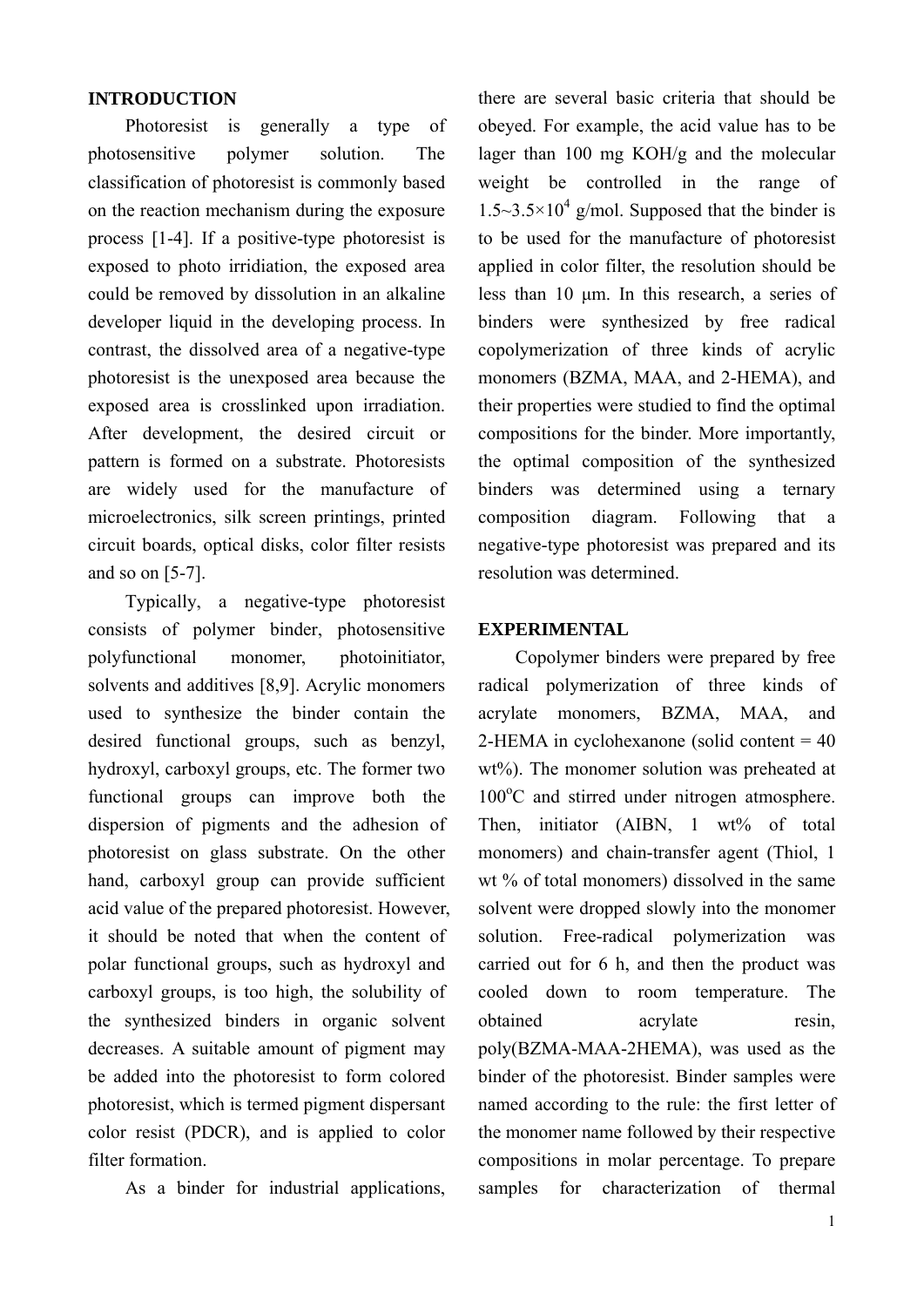property, acid value, or chemical structure, the formed binder solution was diluted with tetrahydrofuran (THF) and then poured into hexane to induce polymer precipitation. The precipitation procedure was repeated twice to ensure free of residual monomers. Finally, the white polymer precipitate were separated by filtration and then dried in vacuo at  $60^{\circ}$ C.

#### **RESULTS AND DISCUSSION**

Three-component binders were prepared by incorporation of the third kind of acrylate monomer, 2-HEMA, in the synthesis process. Because of its hydroxyl group, 2-HEMA could enhance the adhesion between photoresist and glass substrate. However, viscosity of the prepared binder will increase as 2-HEMA content increases. In the discussion that follows, thermal behavior, viscosity,  $M_w$  and acid value of three-component binders were presented and compared. Compositions of the three monomers in the binder were illustrated in terms of a "ternary composition diagram" (cf. Fig.1  $(\triangle)$ ).



**Fig. 1** Ternary composition diagram of the prepared binders.

#### **(a) Thermal behaviors**

Glass transition temperatures  $(T_{\alpha})$  of pure poly(2-hydroxyethyl methacrylate) is  $55^{\circ}$ C, as obtained from the literature. Previous results of two-component binders showed that  $T_{\sigma}$ increased with increasing MAA content. DSC thermograms of the three-component binders are shown in Fig. 2, and  $T_g$  values are collected in Table 1. It appears that  $T_g$  of the binders with the same BZMA/MAA ratio were very close to each other, regardless of the 2-HEMA content. Specifically, for the case of BZMA/MAA= 9:1,  $T_g$  of the four binders are all closed to 74°C. However, Tg of the B80M20H0 was still slightly higher than that of B56M14H30, ca. 1.4°C, due to the higher content of MAA. On the other hand, for samples of the same 2-HEMA content,  $T_g$  increased with increasing MAA content, in accordance with the previous results.



**Fig. 2** DSC thermograms of several three-component binders.

TGA was utilized to measure the  $T_d$  of the three-component binders. Because thermal decomposition behaviors of the three-component binders were complicate and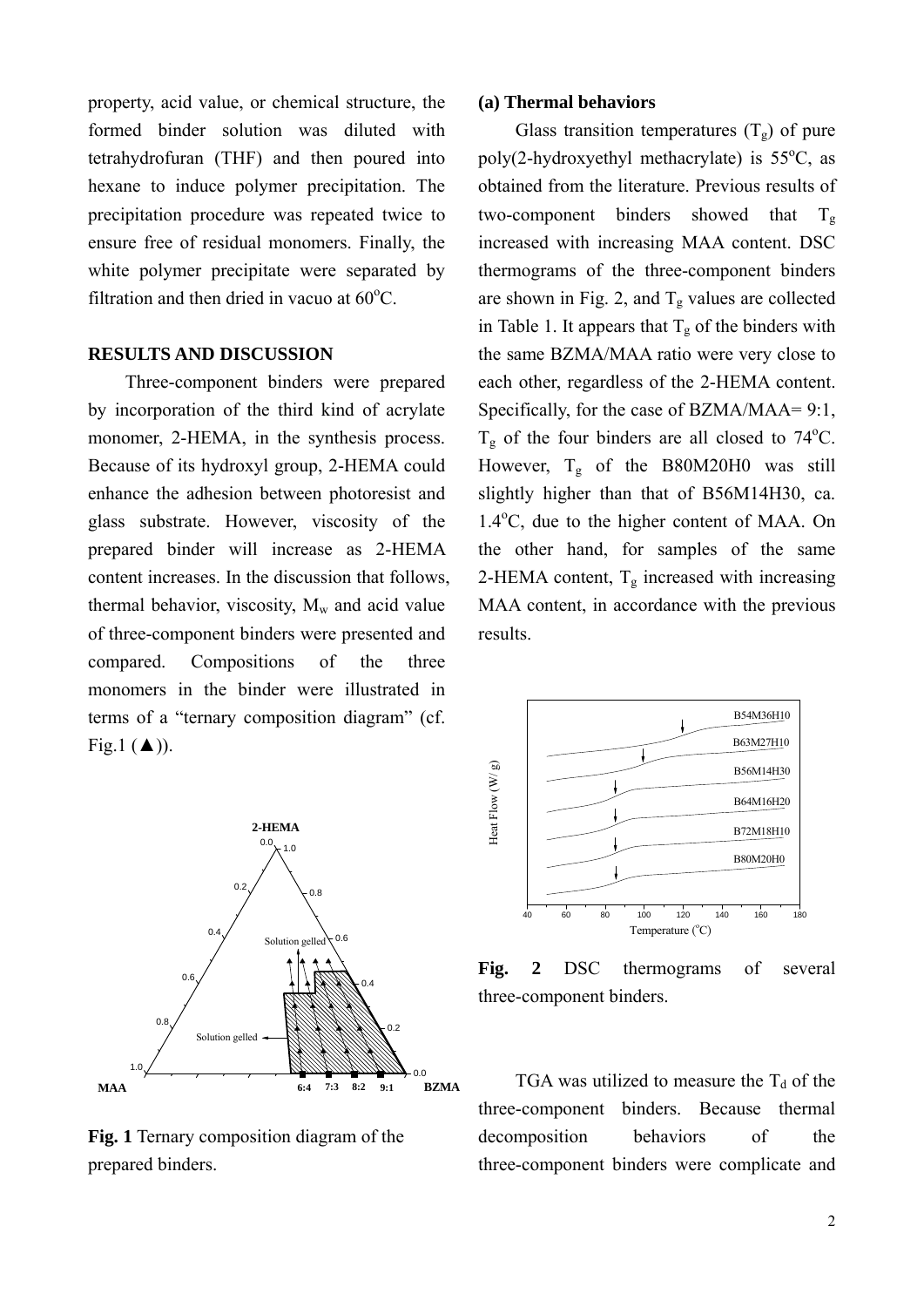involved several stages, the temperature corresponding to 10 wt% loss was identified as the thermal degradation temperature,  $T<sub>d10</sub>$ , for easy comparison. The results are listed in Table 1. Fig. 3 shows the TGA thermograms of several typical three-component binders, from which it can be seen that the thermal decomposition generally follows a three-stage pattern, which is consistent with the data shown in the literature. For all samples, the first-, second- and the third-stage occurred at about  $180-250$ <sup>o</sup>C.  $250 - 400$ <sup>o</sup>C C and  $400-470$ <sup>o</sup>C, respectively. The weight loss in the first-stage could be attributed to the reactions of MAA with adjacent MAA or 2-HEMA monomer unit, for which water was lost during the formation of anhydride or ester group. Because the ranges of thermal decompositions for poly(2-HEMA) and  $poly(BZMA)$  were  $250-430^{\circ}C$ and  $250-400$ <sup>o</sup>C, respectively, the second-stage decomposition in Fig. 3 was due to both 2-HEMA and BZMA segments. This explains why the weight loss of the binder containing 72% BZMA, B72M18H10, in Fig. 3(a) was most obvious of the three samples over the temperature range  $250-400^{\circ}$ C. For the third-stage decomposition, the weight loss could largely be attributed to the MAA units (the thermal decomposition range of poly(MAA) is  $370-470^{\circ}$ C) in the binders. Therefore, the third-stage degradation temperature increased as the MAA content increased. For example, Fig. 3(a) demonstrates that the highest third-stage thermal degradation temperature of the three samples was the binder B54M36H10. Fig. 3(b) shows that the extent of the first-stage decomposition increased as the 2-HEMA and MAA content increased; furthermore, the decomposition of the binder

"B56M14H30" was most evident over the temperature range of  $250-430^{\circ}$ C due to its high 2-HEMA content. In addition,  $T<sub>d10</sub>$  also increased with increasing MAA content in the binder, cf. Table 1.

**Table 1** Thermal behaviors of the prepared three-component binders.

| Sample          | <b>BZMA/MAA</b>                | Thermal   |                            |
|-----------------|--------------------------------|-----------|----------------------------|
|                 |                                | behaviors |                            |
|                 | (molar ratio) $T_g(^{\circ}C)$ |           | $T_{d10}$<br>$(^{\circ}C)$ |
| <b>B81M9H10</b> | $9-1$                          | 74 4      | 316.8                      |
| B72M8H20        | 9:1                            | 74.7      | 314.8                      |
| B63M7H30        | 9:1                            | 74.8      | 310.8                      |
| B54M6H40        | 9:1                            | 73.6      | 302.5                      |
| B72M18H10       | 8:2                            | 87.1      | 328.8                      |
| B64M16H20       | 8:2                            | 86.5      | 314.4                      |
| B56M14H30       | 8:2                            | 86.2      | 307.9                      |
| B48M12H40       | 8:2                            | 85.8      | 306.6                      |
| B63M27H10       | 7:3                            | 99.9      | 329.7                      |
| B56M24H20       | 7:3                            | 99.0      | 322.9                      |
| B49M21H30       | 7:3                            | 93.8      | 316.8                      |
| B54M36H10       | 6:4                            | 120.4     | 329.8                      |
| B48M32H20       | 6:4                            | 110.1     | 323.5                      |
| B42M28H30       | 6:4                            | 109.9     | 318.6                      |



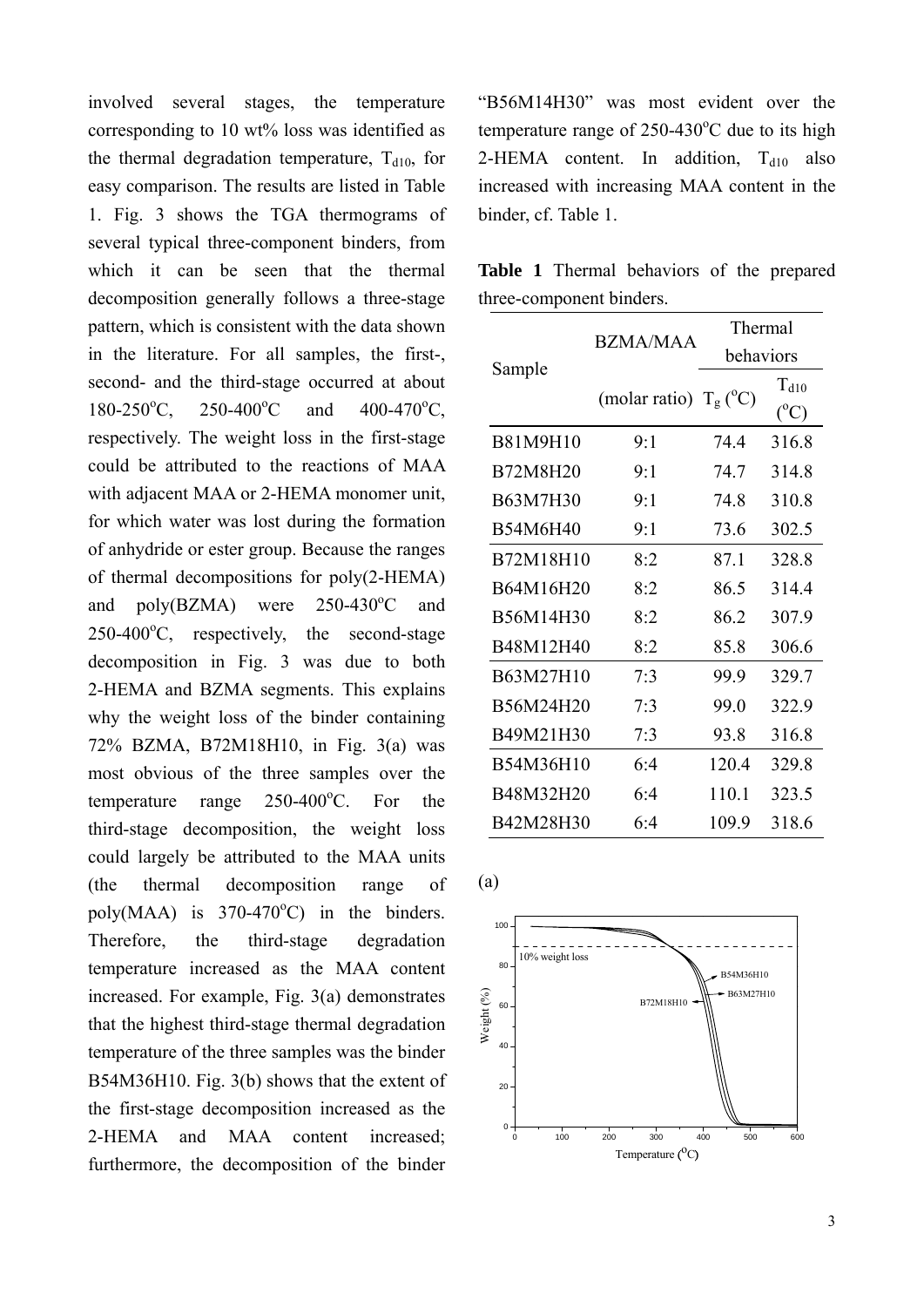

**Fig. 3** TGA thermograms of the prepared binders. (a) 10 mol% 2-HEMA (b) molar ratio of  $BZMA/MAA=4:1$ .

### **(b) Characterization of chemical structure**

Fig. 4(a) illustrates the FTIR spectrum of a prepared three-component binder, B54M36H10. The absorption peaks at 3500 and 3261cm<sup>-1</sup> were due to the –OH stretching bands of hydroxyl group and carboxyl group, respectively. The =C-H stretching band of the aromatic ring (BZMA unit) was observed from 2950 to 3065cm<sup>-1</sup>, and the C=O stretching band of the carbonyl group at  $1729 \text{cm}^{-1}$  (MAA unit) and 1708cm-1 (2-HEMA unit) could also be observed. For the 2-HEMA unit, the stretching band of the ester group (C-O-C) was observed at 1146cm-1. Furthermore, two C-H vibration bands of monosubstituted benzene (BZMA unit) were observed at 701 and 748  $cm^{-1}$ . The spectrum suggests that the three kinds of acrylate monomers were successfully linked together to form a binder by free-radical polymerization. Fig. 4(b) shows FTIR spectrum of the binder, B54M36H10, that had been baked at 220°C for 1h. The asymmetric and symmetric stretching vibrations of the two C=O groups of a formed anhydride were observed at

 $1805 \text{cm}^{-1}$  and  $1762 \text{cm}^{-1}$ , respectively; furthermore, the anhydride also had a strong band at  $1019 \text{cm}^{-1}$  due to the C-O-C stretching vibration. This result indicates that the anhydride was produced after the binder was baked at 220°C for 1h. Therefore, as the binder contained more MAA or 2-HEMA, the weight loss in the first-stage degradation of TGA experiment would be more pronounced, in accordance with the TGA results shown in Fig. 3.



**Fig. 4** FTIR spectra of the three-component binder, B54M36H10. (a) before and (b) after baked at  $220^{\circ}$ C for 1h.

#### **CONCLUSIONS**

In this research, three-component binders composed of MAA, BZMA, and 2-HEMA were prepared by means of free radical copolymerization. The thermal behaviors, chemical structures, and other general properties of the formed binders were investigated. Compositions of the monomers for binder synthesis were determined with the aid of a ternary composition diagram. As the MAA content was increased, not only was the acid value but also the thermal stability of the binders, e.g.,  $T_g$  and  $T_d$ , enhanced.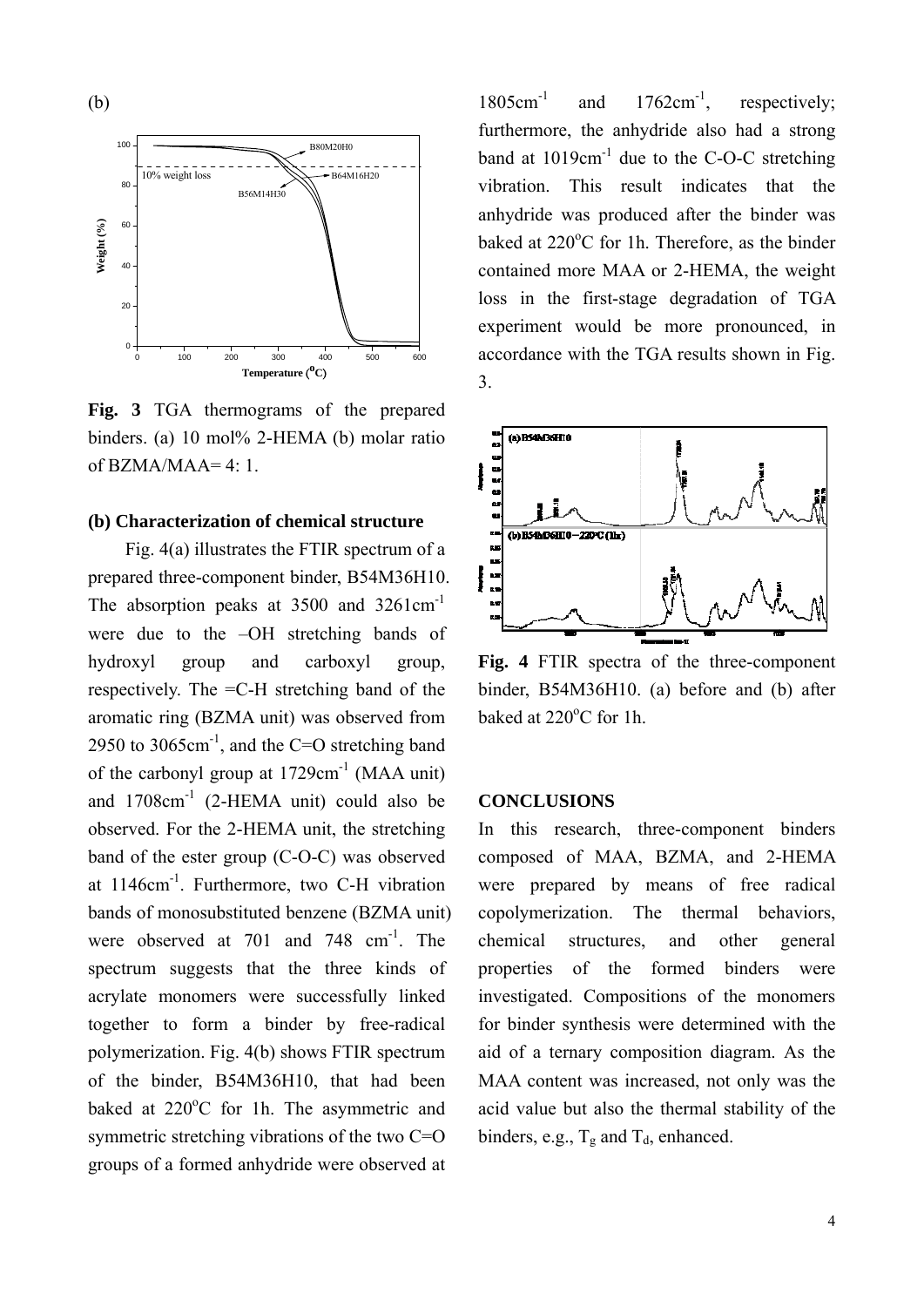## **REFERENCES**

- 1. Jeng, R. J.; Chan, L. H.; Lee, R. H.; Hsiue, G. H.; Chang, H. L. J Macromol Sci 2001, 38, 1259.
- 2. Kubota, S.; Yamawaki, Y.; Moriwaki, T.; Eto, S. Polym Eng Sci 1989, 29, 950.
- 3. Kubota, S.; Moriwaki, T.; Ando, T.; Fukami, A. J Appl Polym Sci 1987, 33, 1763.
- 4. Ueda, M.; Nakayama, T. Macromolecules 1996, 29, 6427.
- 5. Chae, K. H.; Sun, G. J.; Kang, J. K.; Kim, T. H. J Appl Polym Sci 2002, 86, 1172.
- 6. Nasrullah, J. M.; Dhamodharan, R. J Appl Polym Sci 2004, 92, 1902.
- 7. Cho, H.; Kim, J.; Patil, P.; Kim, J. Y.; Kim, T. H. J Appl Polym Sci 2007, 103, 3560.
- 8. Kobayashi, K. Solid State Technol 1992, 11, 15.
- 9. Sabnis, R. W. Displays 1999, 20, 119.